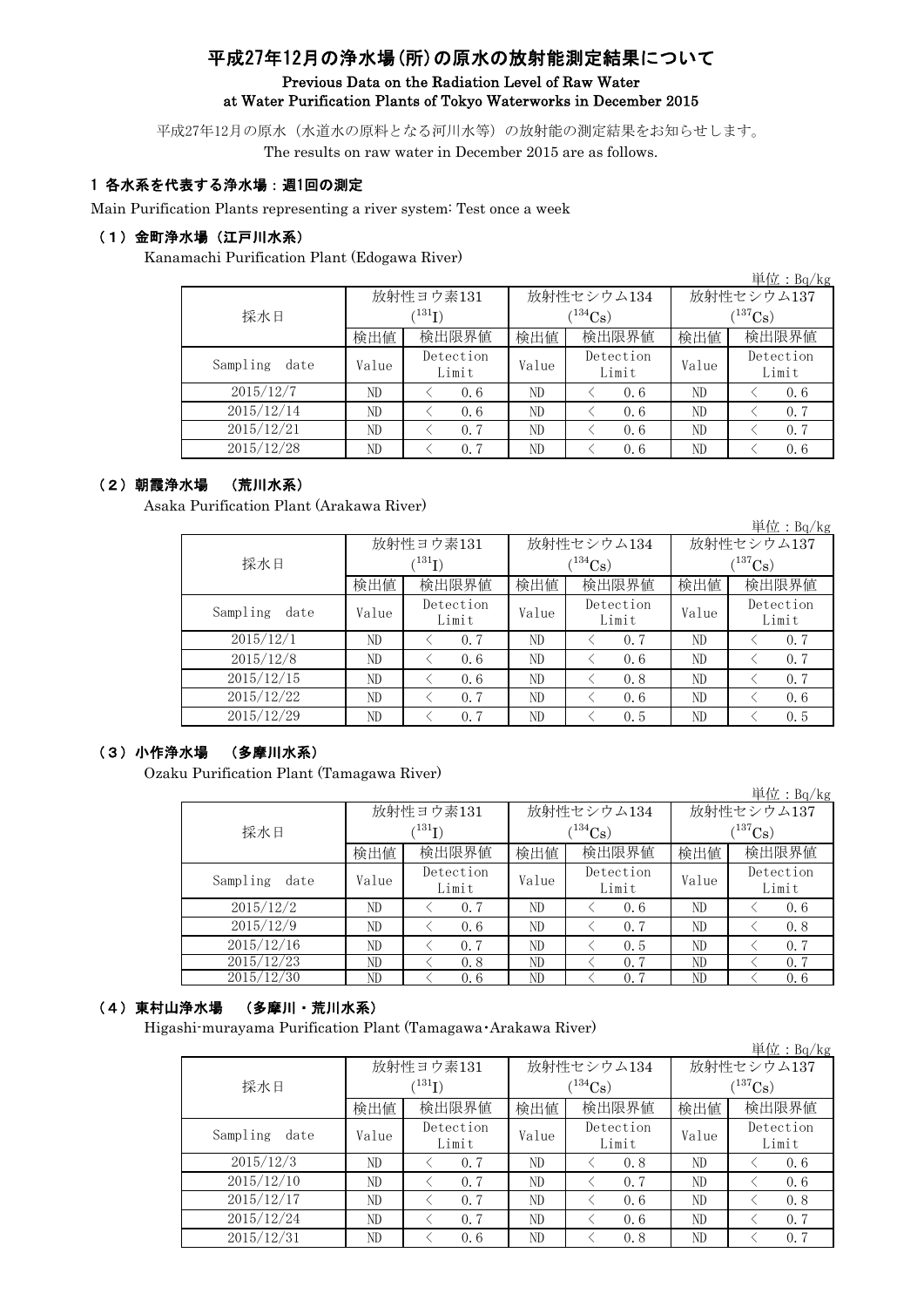## (5)長沢浄水場 (相模川水系)

Nagasawa Purification Plant (Sagamigawa River)

|                  |       |                            |       |                    |                       | 単位: $Bq/kg$        |  |
|------------------|-------|----------------------------|-------|--------------------|-----------------------|--------------------|--|
|                  |       | 放射性ヨウ素131                  |       | 放射性セシウム134         | 放射性セシウム137            |                    |  |
| 採水日              |       | $^{\prime131} \mathrm{I})$ |       | $(134)$ Cs         | $(^{137}\mathrm{Cs})$ |                    |  |
|                  | 検出値   | 検出限界値                      | 検出値   | 検出限界値              | 検出値                   | 検出限界値              |  |
| Sampling<br>date | Value | Detection<br>Limit         | Value | Detection<br>Limit | Value                 | Detection<br>Limit |  |
| 2015/12/4        | ND    | 0.7                        | ND    | 0.8                | ND                    | 0.8                |  |
| 2015/12/11       | ND    | 0.7                        | ND    | 0.6                | ND                    | 0.7                |  |
| 2015/12/18       | ND    | 0.7                        | ND    | 0.6                | ND                    | 0.7                |  |
| 2015/12/25       | ND    | 0.7                        | ND    | 0.7                | ND                    | 0.7                |  |

## 2 その他の主要浄水場:概ね月1回の測定

Other Main Purification Plants: Test mostly once a month

|                     |                            |                  |       |                                     |       |                            |                                     | 単位:Bq/kg           |
|---------------------|----------------------------|------------------|-------|-------------------------------------|-------|----------------------------|-------------------------------------|--------------------|
| 浄水所                 | 採水日<br>水源                  |                  |       | 放射性ヨウ素131<br>$(^{131}I)$            |       | 放射性セシウム134<br>$(^{134}Cs)$ | 放射性セシウム137<br>$(^{137}\mathrm{Cs})$ |                    |
|                     |                            |                  | 検出値   | 検出限界値                               | 検出値   | 検出限界値                      | 検出値                                 | 検出限界値              |
| Monitoring<br>point | Water<br>resource          | Sampling<br>date | Value | Detection<br>Limit                  | Value | Detection<br>Limit         | Value                               | Detection<br>Limit |
| 三郷<br>Misato        | 江戸川水系<br>Edogawa<br>River  | 2015/12/1        | ND    | 0.6<br>$\langle$                    | ND    | 0.7<br>$\langle$           | ND                                  | 0, 6<br>$\langle$  |
| 三園<br>Misono        | 荒川水系<br>Arakawa<br>River   | 2015/12/1        | ND    | 0.7<br>$\langle$                    | ND    | 0.7<br>$\langle$           | ND                                  | 0.7<br>$\langle$   |
| 砧<br>Kinuta         | 多摩川水系<br>Tamagawa<br>River | 2015/12/2        | ND    | 0, 8<br>$\langle$                   | ND    | 0.6<br>$\lt$               | ND                                  | 0.8<br>$\langle$   |
| 境<br>Sakai          | 多摩川水系<br>Tamagawa<br>River | 2015/12/3        | ND    | 0.6<br>$\langle$                    | ND    | 0.6<br>$\langle$           | ND                                  | 0.9<br>$\langle$   |
| 砧下<br>Kinutashimo   | 多摩川水系<br>Tamagawa<br>River | 2015/12/9        | ND    | 0.9<br>$\left\langle \right\rangle$ | ND    | 0.7<br>$\langle$           | ND                                  | 0.8<br>$\langle$   |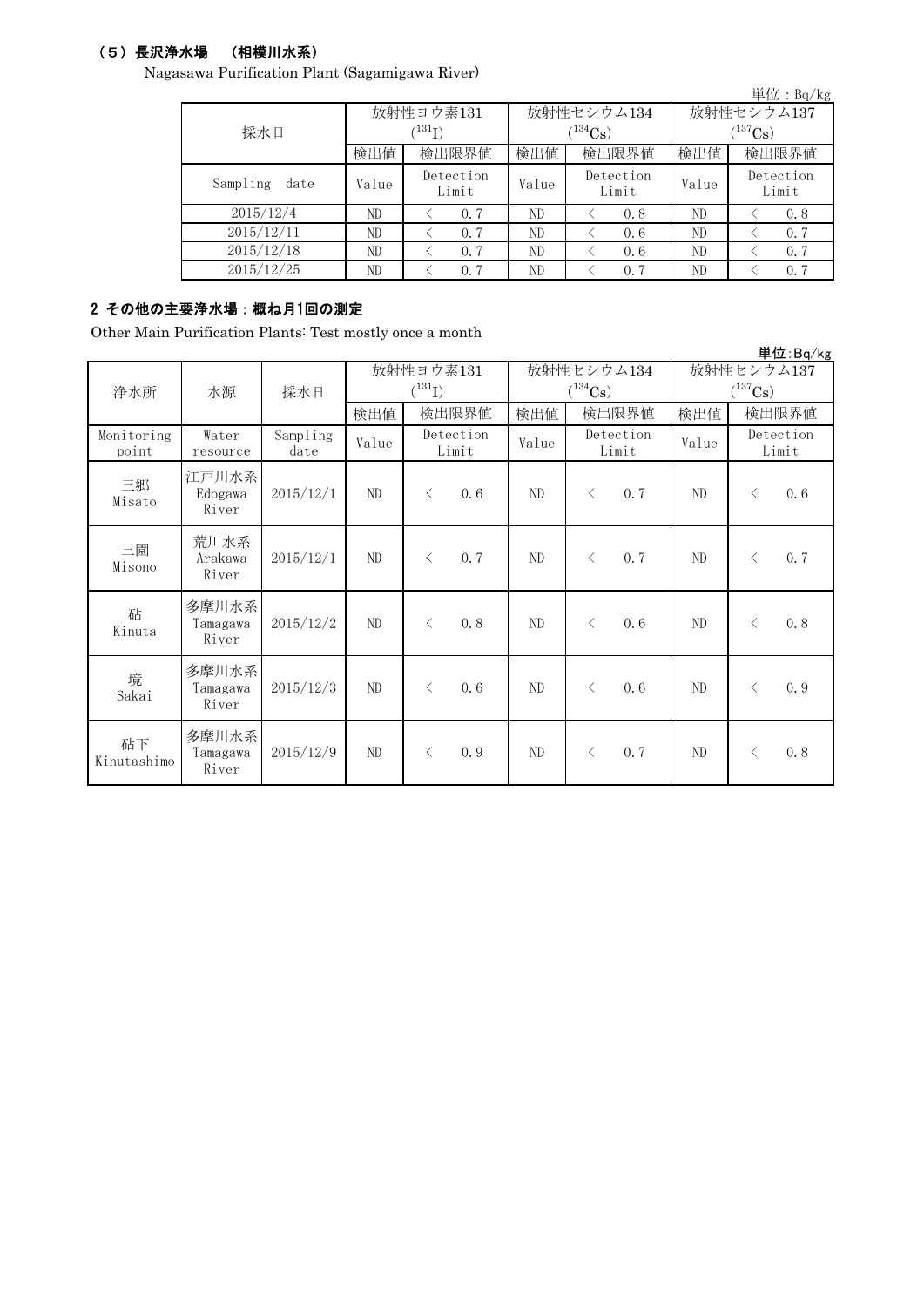## 3 多摩地区等の表流水・伏流水・浅井戸を水源とする浄水所:概ね月1回の測定

Water purification plants using surface water, subsoil water, or shallow well water in Tama Area: Test mostly once a month

|                  |                  |           |                    |       |                       |            | 単位: Bq/kg             |  |
|------------------|------------------|-----------|--------------------|-------|-----------------------|------------|-----------------------|--|
|                  |                  | 放射性ヨウ素131 |                    |       | 放射性セシウム134            | 放射性セシウム137 |                       |  |
| 浄水所              | 採水日              |           | $(^{131}I)$        |       | $(^{134}\mathrm{Cs})$ |            | $(^{137}\mathrm{Cs})$ |  |
|                  |                  | 検出値       | 検出限界値              | 検出値   | 検出限界値                 | 検出値        | 検出限界値                 |  |
| Monitoring point | Sampling<br>date | Value     | Detection<br>Limit | Value | Detection<br>Limit    | Value      | Detection<br>Limit    |  |
| 戸倉<br>Tokura     | 2015/12/7        | ND        | $\langle$<br>0.7   | ND    | 0.6<br>$\langle$      | ND         | 0.7<br>$\lt$          |  |
| 乙津<br>Ottsu      | 2015/12/7        | ND        | $\langle$<br>0.9   | ND    | $\langle$<br>0.7      | $\rm ND$   | 0.8<br>$\lt$          |  |
| 日原<br>Nippara    | 2015/12/9        | ND        | 0.8<br>$\langle$   | ND    | $\langle$<br>0.7      | ND         | 0.8<br>$\lt$          |  |
| 氷川<br>Hikawa     | 2015/12/9        | ND        | 0.7<br>$\langle$   | ND    | $\langle$<br>0.7      | $\rm ND$   | 0.6<br>$\langle$      |  |
| 大丹波<br>0taba     | 2015/12/15       | ND        | 0.7<br>$\langle$   | ND    | 0.7<br>$\langle$      | ND         | 0.5<br>$\lt$          |  |
| 棚沢<br>Tanasawa   | 2015/12/15       | ND        | $\langle$<br>0.7   | ND    | 0.7<br>$\langle$      | ND         | 0.7<br>$\langle$      |  |
| 小河内<br>Ogouchi   | 2015/12/16       | ND        | 0.7<br>$\langle$   | ND    | $\langle$<br>0, 6     | ND         | 0.7<br>$\langle$      |  |
| ひむら<br>Himura    | 2015/12/16       | ND        | 0.7<br>$\langle$   | ND    | 0, 5<br>$\lt$         | ND         | 0.8<br>$\lt$          |  |
| 深沢<br>Fukasawa   | 2015/12/17       | ND        | 0, 8<br>$\langle$  | ND    | 0, 6<br>$\langle$     | ND         | 0, 7<br>$\langle$     |  |

## <表流水を水源とする浄水所> <surface water>

<伏流水を水源とする浄水所> <subsoil water>

|                       |                  |          |                          |          |                                     |                                     | 単位: Bq/kg          |
|-----------------------|------------------|----------|--------------------------|----------|-------------------------------------|-------------------------------------|--------------------|
|                       |                  |          | 放射性ヨウ素131<br>$(^{131}I)$ |          | 放射性セシウム134<br>$(^{134}\mathrm{Cs})$ | 放射性セシウム137<br>$(^{137}\mathrm{Cs})$ |                    |
| 浄水所                   | 採水日              | 検出値      | 検出限界値                    | 検出値      | 検出限界値                               | 検出値                                 | 検出限界値              |
| Monitoring point      | Sampling<br>date | Value    | Detection<br>Limit       | Value    | Detection<br>Limit                  | Value                               | Detection<br>Limit |
| 千ヶ瀬第二<br>Chigasedaini | 2015/12/8        | ND       | 0, 7<br>$\langle$        | ND       | $\langle$<br>0, 6                   | ND                                  | 0.6<br>$\langle$   |
| 日向和田<br>Hinatawada    | 2015/12/8        | ND       | 0, 7<br>$\langle$        | ND       | $\langle$<br>0, 7                   | ND                                  | 0.8<br>$\langle$   |
| 成木<br>Nariki          | 2015/12/10       | ND       | $\langle$<br>0, 6        | ND       | 0, 7<br>$\langle$                   | ND                                  | 0, 7<br>$\langle$  |
| 二俣尾<br>Futamatao      | 2015/12/10       | ND       | 0, 7<br>$\langle$        | ND       | $\langle$<br>0, 7                   | ND                                  | 0.8<br>$\lt$       |
| 高月<br>Takatsuki       | 2015/12/14       | ND       | 0, 8<br>$\langle$        | ND       | 0, 6<br>$\lt$                       | ND                                  | 0.7<br>$\langle$   |
| 沢井第一<br>Sawaidaiichi  | 2015/12/21       | ND       | 0.7<br>$\langle$         | ND       | 0, 6<br>$\langle$                   | ND                                  | 0.7<br>$\langle$   |
| 御岳山<br>Mitakesann     | 2015/12/22       | $\rm ND$ | 0.8<br>$\langle$         | $\rm ND$ | 0, 6<br>$\langle$                   | ND                                  | 0.7<br>$\langle$   |